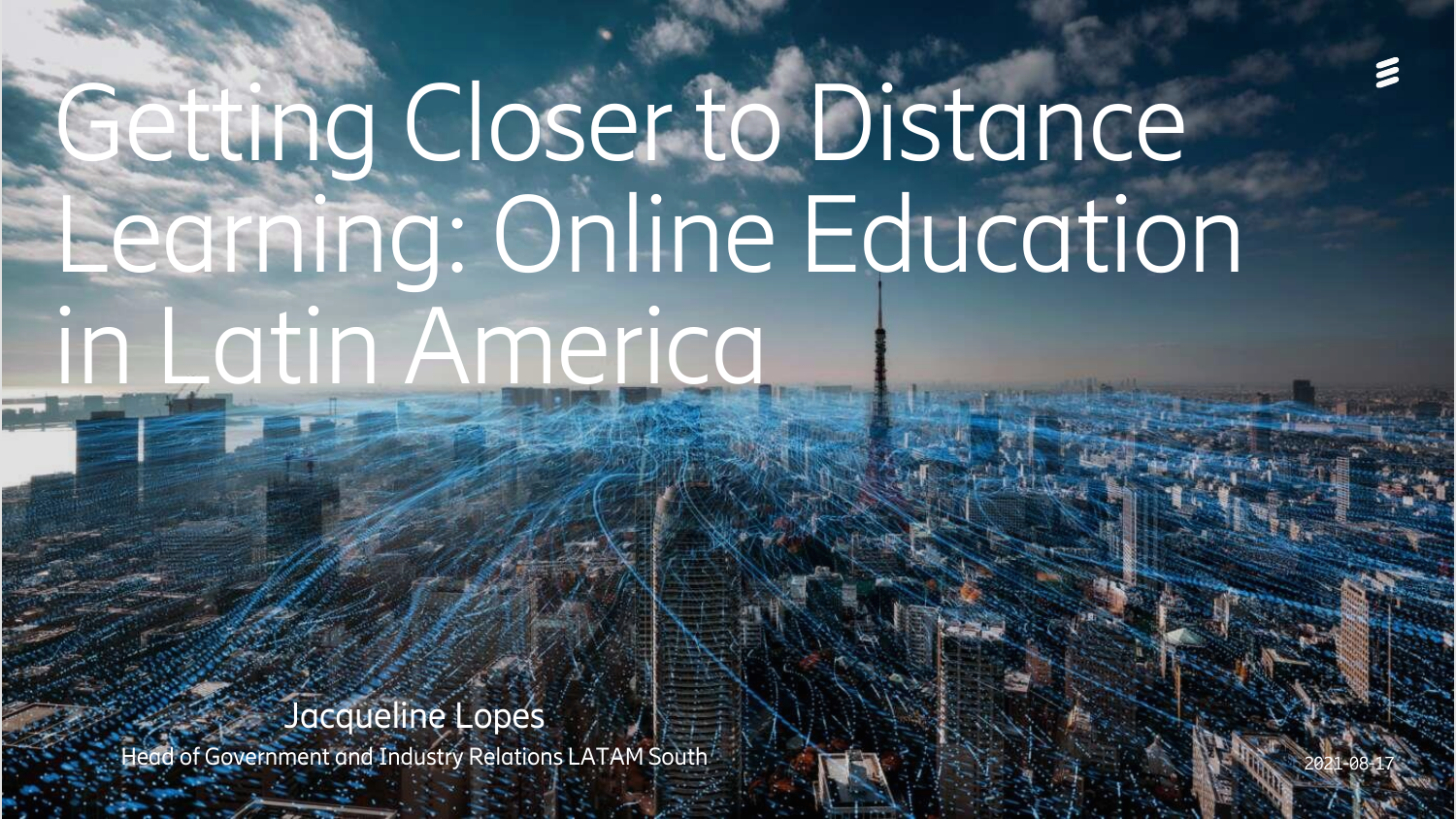**The COVID-19 crisis has dramatically illustrated the vital importance of broadband networks and services in driving robust, resilient and wellfunctioning societies and economies.** 

**Leveraging digital infrastructure to spur economic growth and recovery is a must.**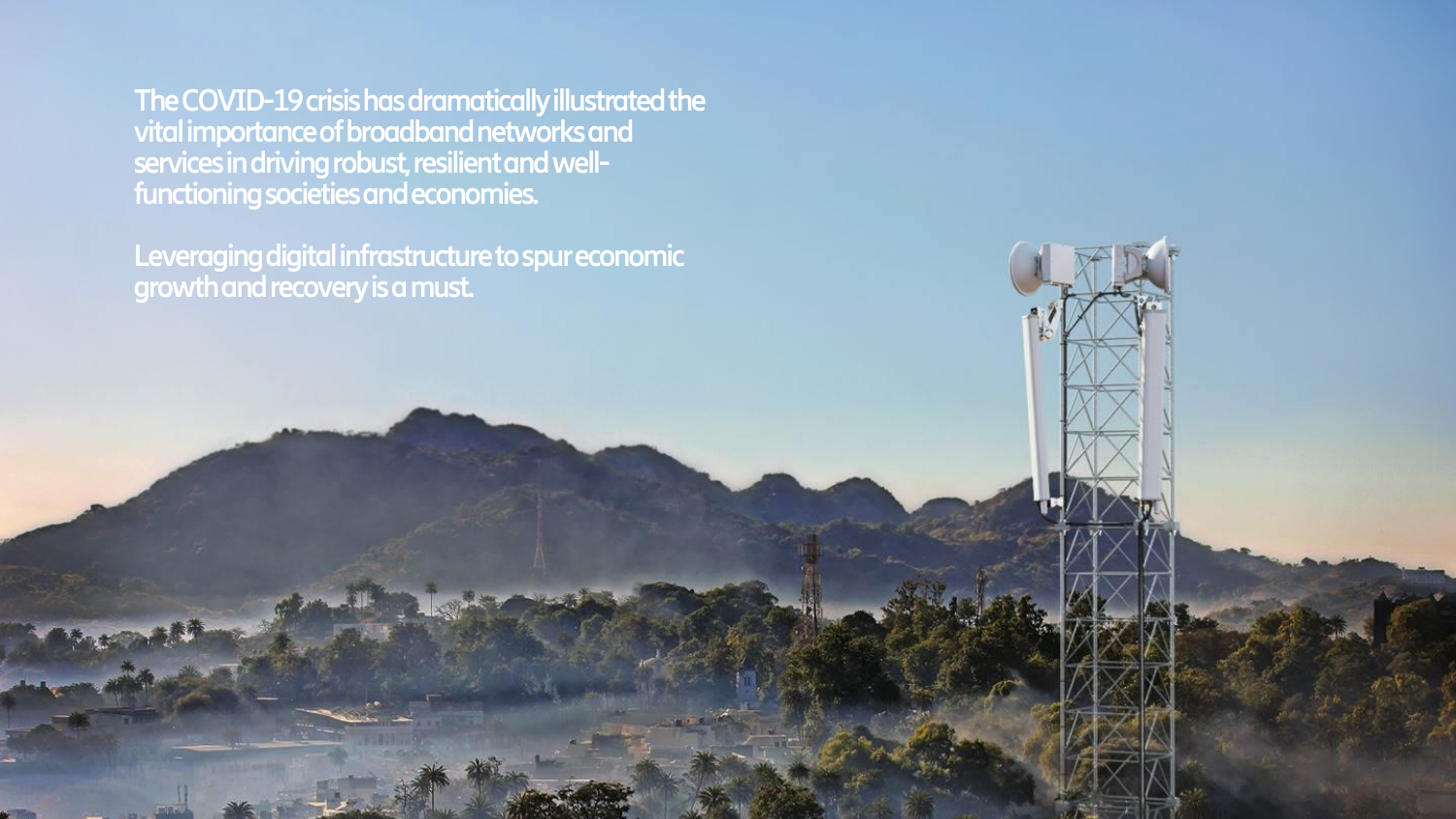### Connect to learn

#### **Connect to Learn**

Ericsson's flagship education program. For ten years, its purpose has been to empower teachers, students and schools through ICT solutions to deliver a quality 21st century education, as well as providing young people worldwide with digital skills and prepare them for a 5G future.



#### 200,000+ Students benefitted

across the globe

### 25

Countries with active Connect to Learn deployments\*

\* Bhutan, Brazil, Burkina Faso, Cape Verde, Chile, China, Djibouti, Ethiopia, Ghana, India, Iraq, Italy, Kenya, Malawi, Mexico, Myanmar, Rwanda, Senegal, South Africa, South Sudan, Sri Lanka, Tanzania, Tunisia, Uganda, USA

#### **The program has four objectives**

Access to digital <br>
Girls in ICT Education in<br>
humanitarian contexts Digital skills<br>
Digital skills connectivity Girls in ICT Education in humanitarian contexts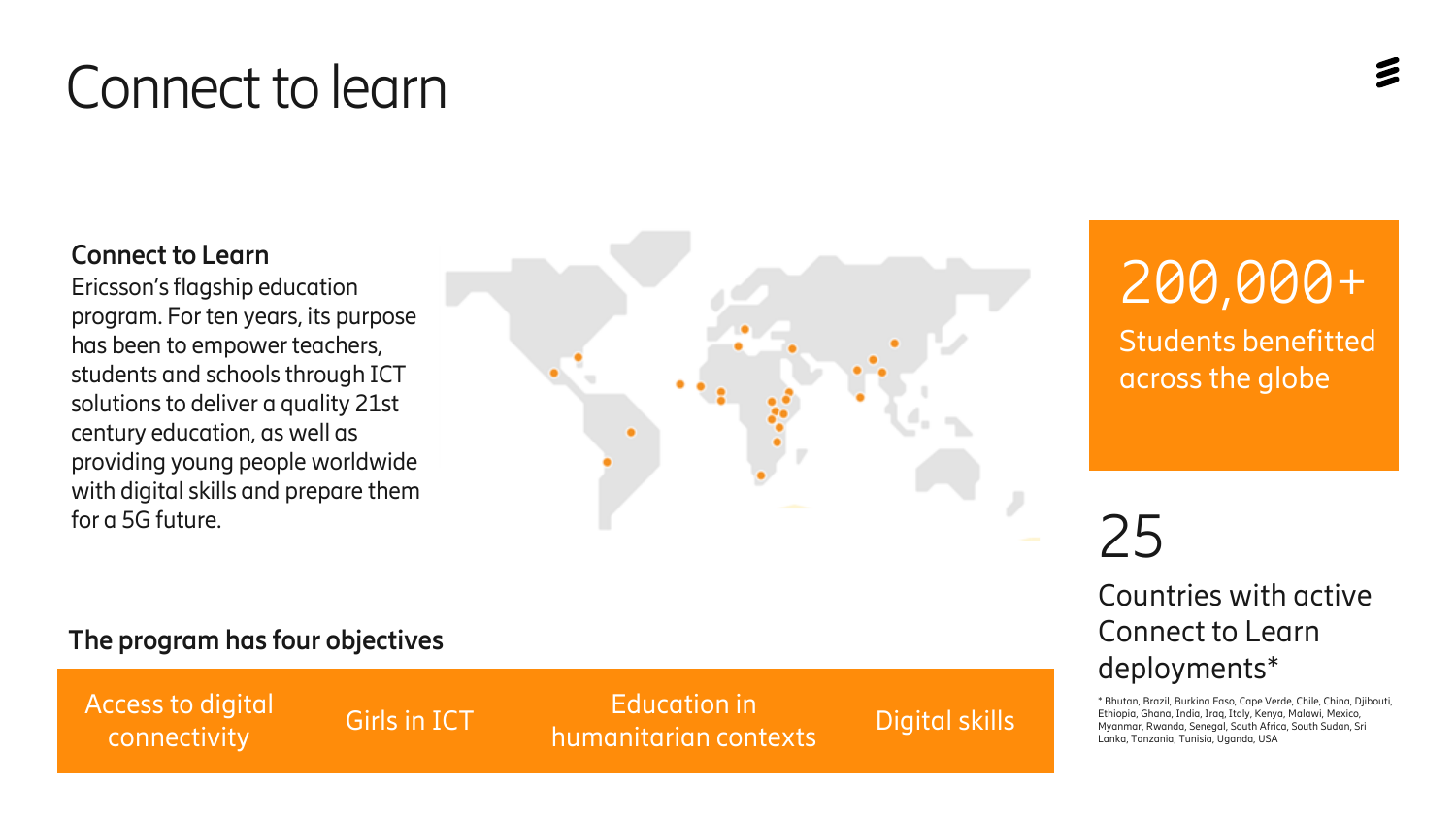## Ericsson's commitment to Giga

Ericsson and UNICEF launched a global partnership to map school internet connectivity

**Three-year initiative to identify connectivity gaps in 35 countries as a critical first step in long-term goal to connect every school to the internet**



Develop a global platform for school connectivity mapping

- As the first Global UNICEF partner for school connectivity mapping, Ericsson is making a multi-million-dollar commitment to support the first fundamental pillar of Giga, mapping connectivity in schools.
- In addition to funding, Ericsson is committing resources for data engineering and data science capacity to support UNICEF in developing a solution that supports the Giga initiative across its different phases through the collection, validation, analysis, visualization and monitoring of real-time school connectivity data.

Mapping school connectivity in up to 35 countries by 2023

• Ericsson is further committing to support UNICEF and ITU with the acquisition of data from key telecom players for mapping school connectivity in specific prioritized countries of the Giga initiative.

Before the Giga initiative can connect schools, it needs to understand where the connectivity gaps are (Pillar 1). Mapping the internet connectivity landscape for schools and their surrounding communities is a critical underpinning activity of the entire Giga initiative as it serves as a foundational information layer for the project.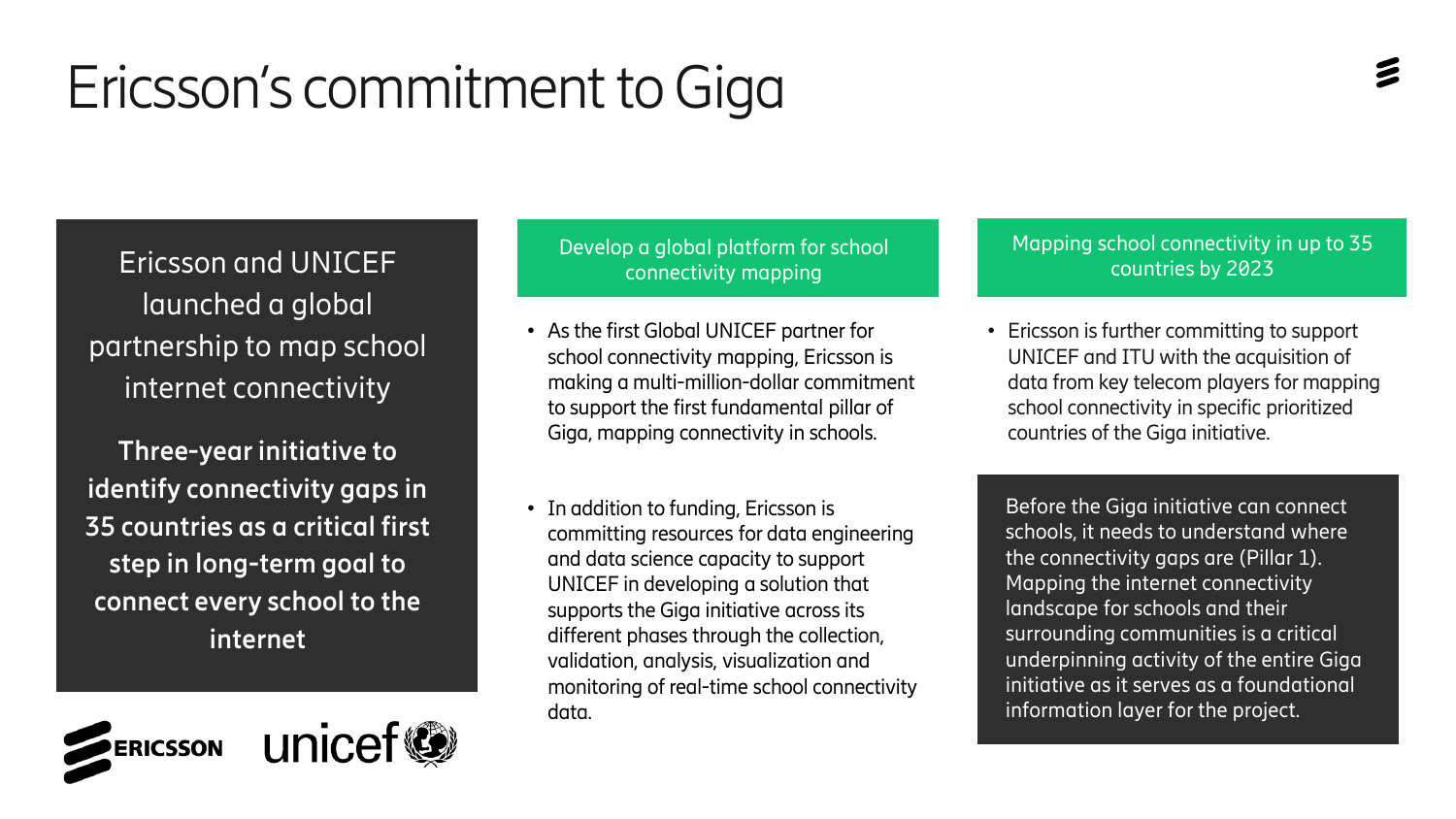**Increasing school connectivity delivers wider benefits to students, society and economy**

**Closing the digital divide requires global cooperation, leadership, and innovation in finance and technology**

**Aworld where limitless connectivity improves lives, redefines business and pioneers a sustainable future**